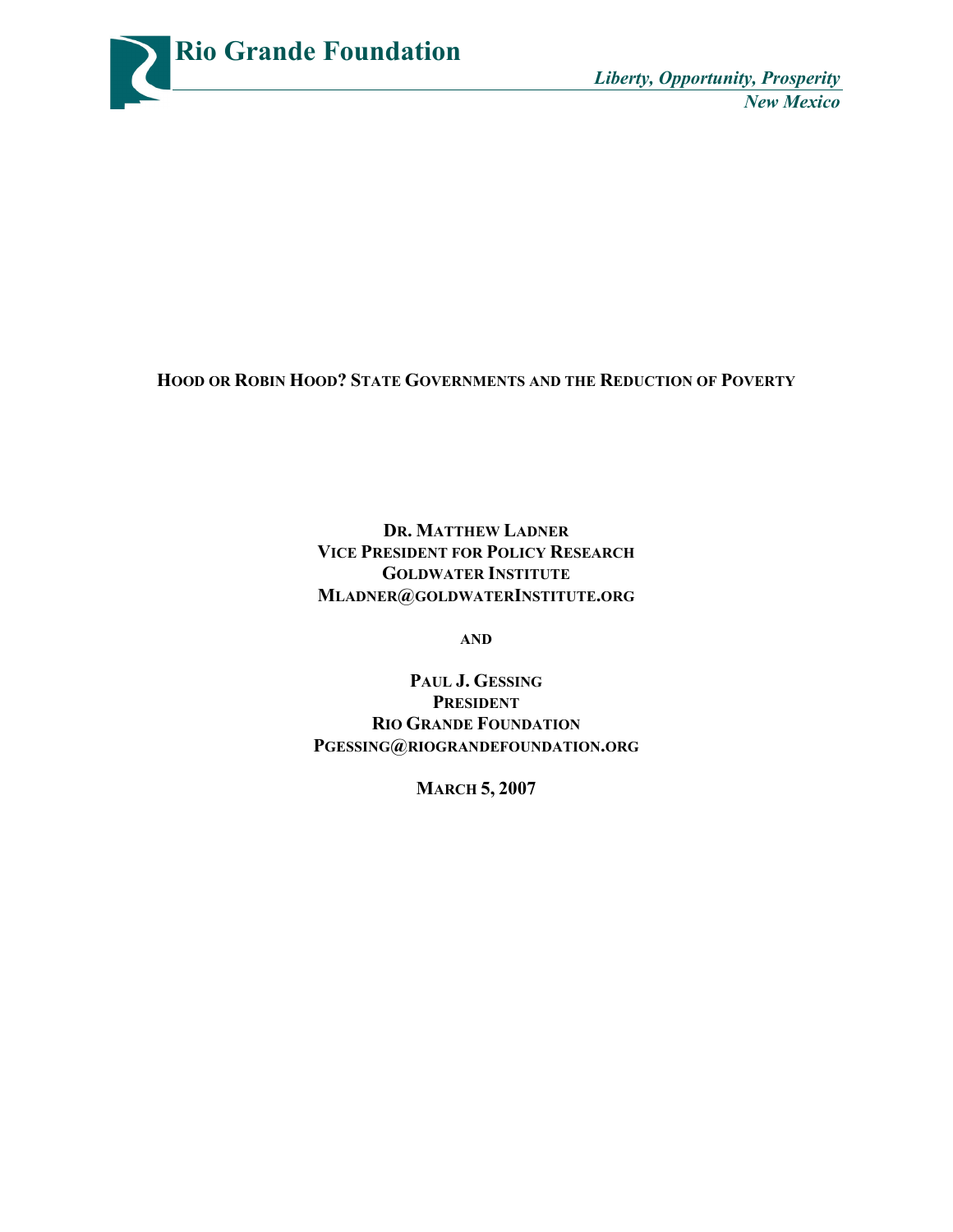#### **EXECUTIVE SUMMARY**

In modern politics, many believe that the government plays the role of Robin Hood. Through progressive taxation and spending, proponents believe that government reduces poverty while making everyone pay their fair share. The pages that follow will empirically evaluate the effectiveness of state government as Robin Hood.

In the mid 1990s, the federal government eliminated the largest welfare program, replacing it with a system of block grants to the states. In essence, the federal government admitted its failure in administering welfare, and looked to the states to serve as "laboratories of reform" in the effort to reduce welfare and poverty. The results have exceeded proponents' hopes.<sup>1</sup>

Likewise, states also serve as laboratories of democracy in fiscal policy. Some states maintain relatively low levels of taxation and spending, and others have much larger and ambitious state governments. Empirical evidence indicates these varying policies had real, measurable impacts on state policy rates. Nationwide, both general and childhood poverty rates dropped during the 1990s. Some states, however, reduced poverty much more than others. Some states, in fact, suffered increases in poverty rates during the 1990s despite the booming national economy and the general success of welfare reform.

A myriad of individual-level and state policy decisions influence the number of people living below the poverty line in a given state. Nevertheless, this paper addresses the broad question: are big or small government states better at reducing poverty?

Using data from the Census Bureau, the pages that follow demonstrate that low tax and spending states enjoyed sizeable decreases in poverty rates during the 1990s. High tax and spending states, meanwhile, suffered *increases* in poverty rates. This study grades each state with regards to reducing both general and childhood poverty rates during the 1990s.

Private sector job growth is the most effective anti-poverty program. Citizens and policymakers who seek to reduce poverty and improve the lot of the poor should embrace policies promoting as much private sector growth as possible.

## **INTRODUCTION: THE ROLE OF GOVERNMENT IN REDUCING POVERTY**

What role should the government play in reducing poverty? For centuries, that question had a rather straightforward answer: not much. In medieval Europe, for example, conventional thinking understood poverty as the product of character flaws- indolence or drunkenness, for example. Government left the function of reducing poverty to religious and private charitable organizations.

The first anti-poverty legislation, Britain's Poor Laws of 1601, very much reflected this traditional thinking. The law distinguished between the "worthy" and "non-worthy" poor. The law defined the "worthy poor" as those unable to work through no fault of their own- those having suffered a debilitating injury or widowed mother with children, for example. The non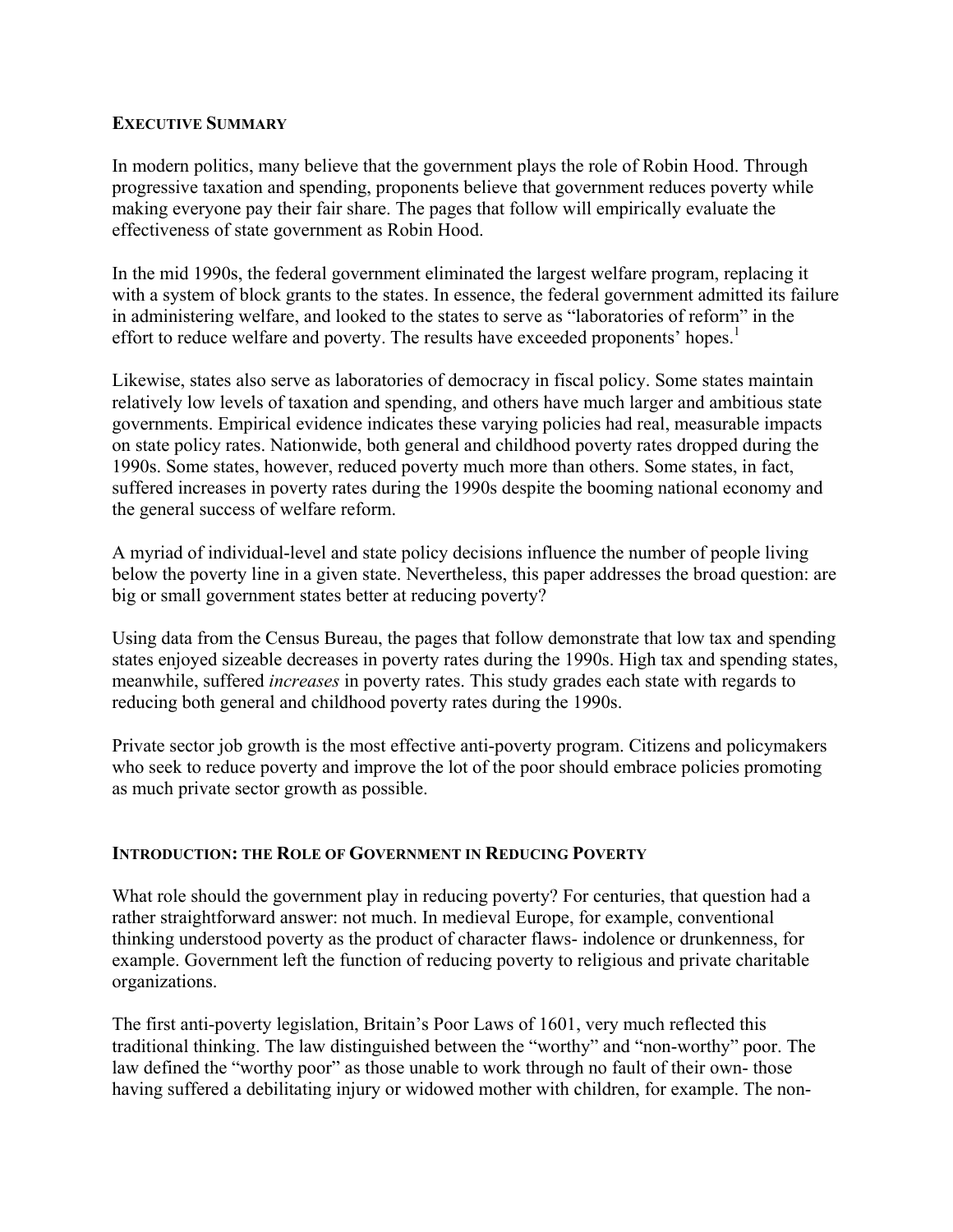worthy poor included everyone else, and certainly everyone who was able-bodied. The law kept the amount of aid strictly minimal, well below what a person could earn by working.<sup>2</sup>

This philosophy lasted in the United States until the advent of the Great Depression in 1929. The United States experienced a prolonged economic crisis, with mass unemployment. Politicians of the time blamed the downturn on "big business" and the "plutocrats" of the roaring 1920s.

President Franklin Roosevelt responded to the crisis by vastly increasing the size and scope of government in the area of poverty reduction. Economic historians now understand that the Federal Reserve along with the Hoover and Roosevelt administrations exacerbated and prolonged the downturn with a series of policy blunders. Monetary, trade, and labor market polices blunders worsened the Great Depression.<sup>3</sup>

Politically, however, Roosevelt's administration received credit for fighting the Depression. Roosevelt created the political and intellectual foundation for governmental anti-poverty efforts at the federal, and subsequently, the state level.

These efforts reached their crescendo with Lyndon Johnson's War on Poverty programs, the apex of the American government's anti-poverty efforts. Johnson transformed government ambitions from simply alleviating poverty to actually eliminating poverty. Within a decade, a powerful backlash against such programs began.

President Reagan famously quipped that "Some years ago the United States declared war on poverty, and poverty won." Reagan's jest reflected a concern that government anti-poverty programs had not only failed to reduce poverty, but actually contributed to an increase in poverty. Charles Murray's critique of the welfare system's perverse incentives discouraging work and marriage, for example, eventually led to major welfare reform in 1996.<sup>4</sup> Despite dire warnings of catastrophe from some, welfare reforms achieved substantial reductions in poverty rates $\frac{5}{5}$ 

In spite of recent changes in welfare policy, many of the War on Poverty programs continue to this day. Some, such as Medicaid, remain major drivers of state budgets.

## **COMPETING MODELS FOR THE POVERTY REDUCTION**

In broad terms, there are two strategies for poverty reduction: state government growth and private sector growth.

Government programs and subsidies do not lack boosters in New Mexico. These groups not only lobby for increased spending on their favored programs, they also advocate against reduction in state tax rates. For example, New Mexico Voices for Children, a New Mexico group focusing on state-led anti-poverty measures opined,

"It's one thing to have a budget shortfall due to circumstances beyond your control: an economic downturn, for example.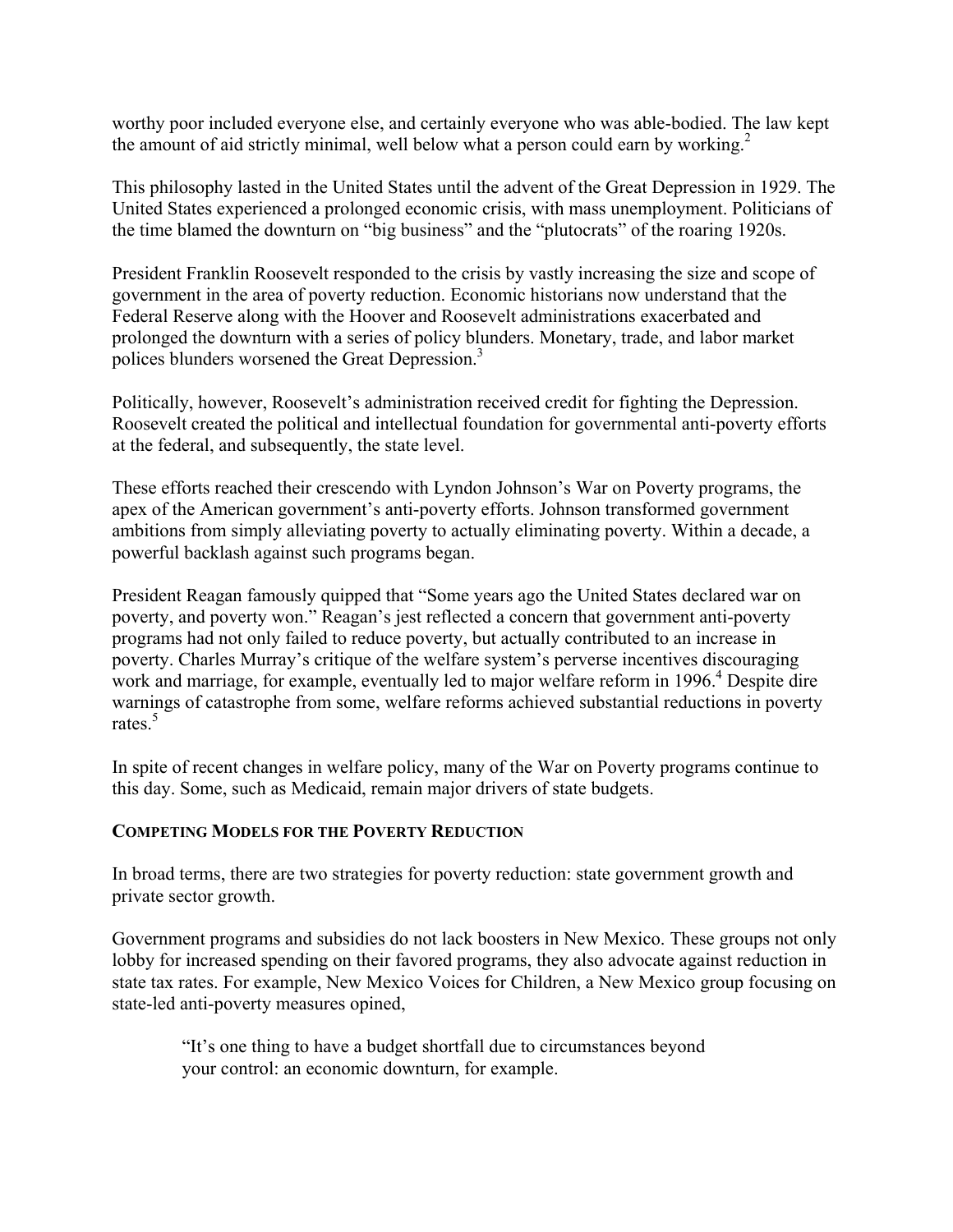It's quite another to create one in order to give the wealthiest among us a big tax break. New Mexico did just that in 2003 when policymakers passed the most drastic personal income tax cut in New Mexico history. It could be called the Reverse Robin Hood tax cut. The top income tax rate of the highest income tax filers was reduced significantly (from 8.2 percent to 4.9 percent), while the rate of the lowest earners stayed the same. The wealthiest got a \$13,000 tax cut. Those in the middle got about \$100. The lowest income got nothing."<sup>6</sup>

Alternatively, some argue that tax cuts promote economic growth, and that economic growth is by far the best anti-poverty measure.

According to classical liberal thought, government should keep taxes and spending at the lowest possible levels. Governments should also avoid burdensome and counterproductive regulation of the private economy. Classical liberals argue that this model produces superior rates of economic growth, which in turn lead to a sustained reduction in poverty. George Mason University economist Tyler Cowen, for example, notes that had the United States grown one percentage point less per year between 1870 and 1990, the America of 1990 would be no richer than the Mexico of 1990. Cowen also noted the compound power of economic growth by calculating that at an annual growth rate of five percent it takes just over eighty years for a country to move from a per capita income of \$500 to a per capita income of \$25,000 in constant dollars. At a growth rate of one percent, such an improvement takes 393 years.<sup>7</sup>

The influence of economic growth on poverty rates can be seen in examining data from the post-World War II period. Figure 1 below presents the national percentage of the population living below the official poverty line between 1948 and 2000.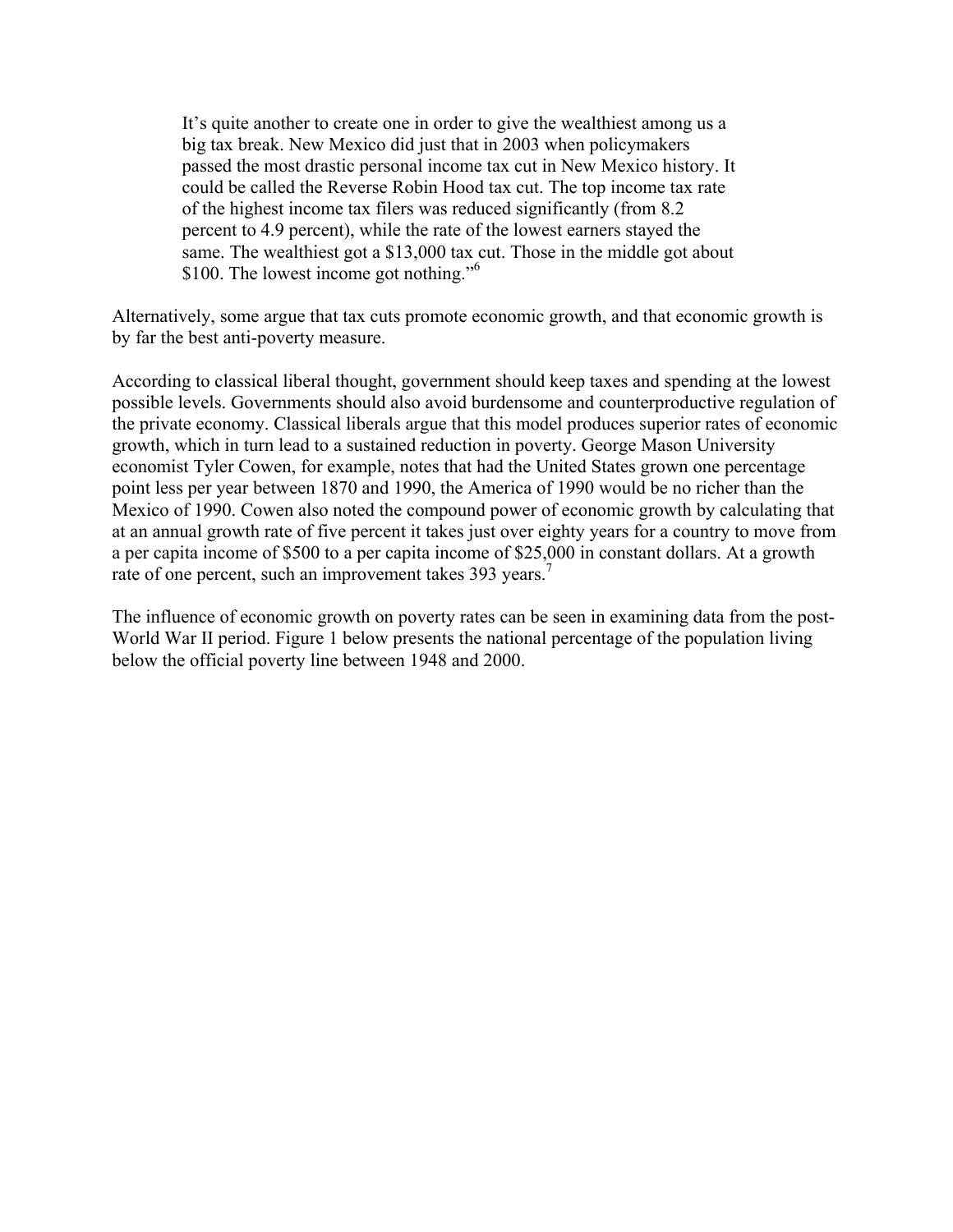

**Source of data for Figure 1: 1948-1990. Theodore R. Marmor, Jerry L. Mashaw and Philip L. Harvey. 1990.**  *America's Misunderstood Welfare State***. (Basic Books, 1990) The figure for the year 2000 came from the United States Census Bureau.** 

As Figure 1 shows, the majority of the decline in poverty occurred before the advent of War on Poverty programs of the mid-1960s. The post-war economic boom, which roared through the 1950s and into the early 1970s ultimately served as the catalyst for a dramatic decline in the poverty rate. Likewise, the economic difficulties of the late 1970s and early 1980s increased the poverty rate. The national poverty rate has been stuck in double digits since the mid 1960s.

At the national level, the progress of the post-war boom eventually faded. The national statistics, however, represent an aggregate figure that may conceal much about the relationship between economic growth and poverty. Considerable variation exists between American states, for example.

Per capita income varies widely by state in the United States. In 2005, Connecticut had the highest per capita income at \$51,390 while Mississippi had the lowest at \$27,404.<sup>8</sup> Five of the bottom ten states in per-capita income are southern states. This largely represents a legacy of the century of economic stagnation following the Civil War. Southern states clung stubbornly to a status-quo in economics and politics which slowly but surely transformed it from being one of the wealthiest regions in the world before the Civil War to having a per-capita income around half the national average by the early 1940s.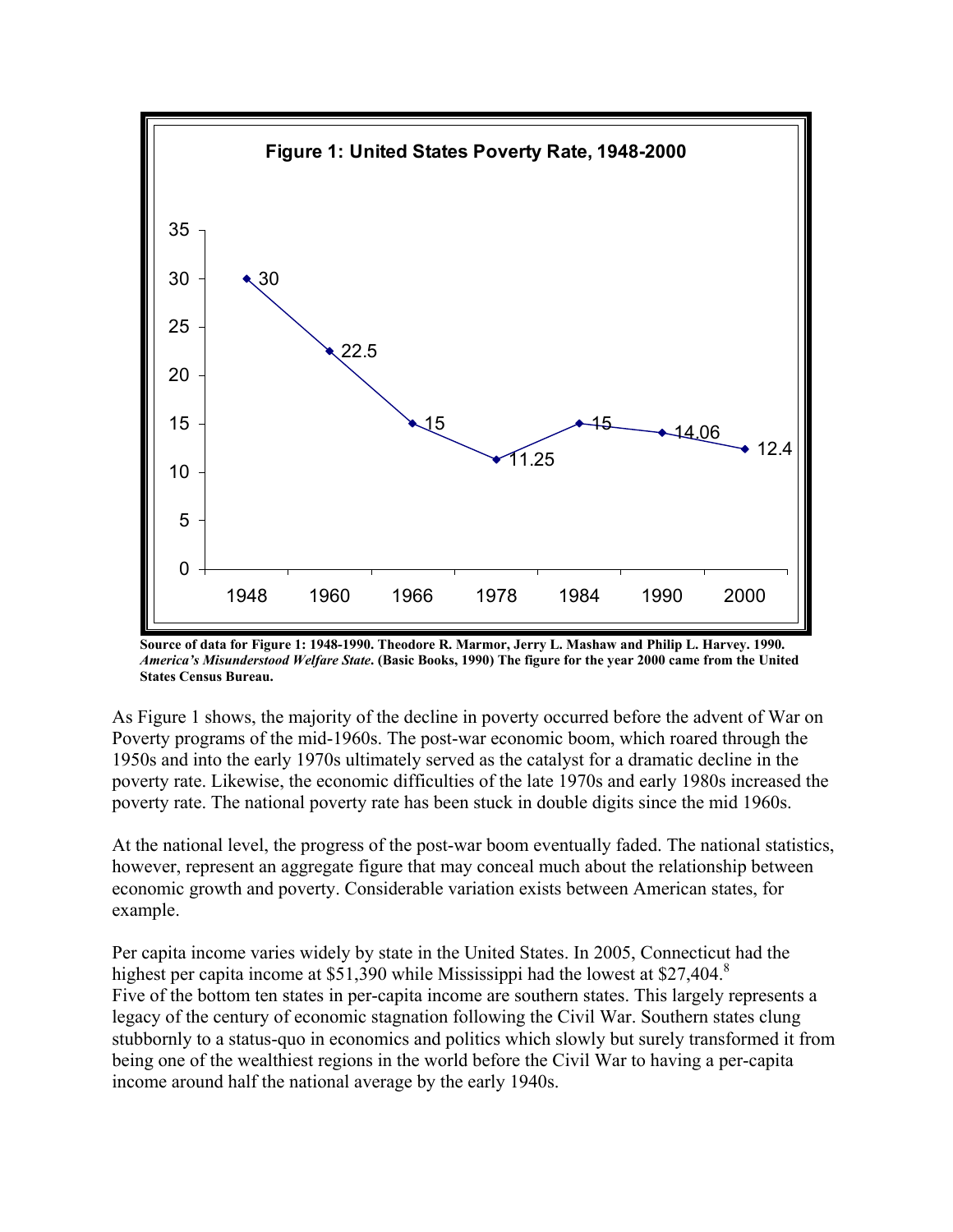For slavery, the south substituted sharecropping and Jim Crow laws. Rather than embracing the industrial revolution, southerners maintained an agrarian economy. By the early 1940s, the southern states were growing more cotton than ever. Other regions, however, had embraced dynamic economic change, such as industrialization and immigration, and raced past the antiquated economies of the South.

More recently, strong rates of economic growth have led to a southern economic resurgence. It is interesting to note that the per-capita figure for the United States' poorest state (Mississippi) is equivalent to the average per-capita income of the nations of the European Monetary Union. This reflects the higher rates of economic growth in the United States in recent decades.<sup>9</sup>

# **STATE PERFORMANCE IN POVERTY REDUCTION**

Table 1, which can be found below, ranks and grades states by general poverty reductions and/or increases from 1990-2000. Nationwide, the general poverty rate fell by 5.3 percent. The median state saw a 10 percent decline in general poverty. Because the median mitigates the impact of the extreme results, it serves as a baseline to judge the success of state poverty reduction. States scoring 50 percent or more above the median in poverty reduction earned an "A." The official poverty rate counts only monetary income, exclusive of taxes or transfer payments. The exclusion of taxes tends leads to an underestimation of poverty, while exclusion of transfer payments tends leads to an overestimation. These figures essentially tell us the percentage of each state's population failing to independently earn their way out of poverty, on a pre-tax basis. Despite these imperfections, these figures have long been studied. Given the broad consensus across the political spectrum that the aim of anti-poverty efforts should be to foster independence from public assistance, this seems entirely appropriate.

States scoring below the "A" level but still above the national median score a "B." States scoring below the median, but within 50% of the median fall into the "C" category. States with reductions in poverty less than 50% of the national median score a "D." States experiencing increases in poverty against a strong national decline receive an "F." The top two states in each category receive a "plus," the bottom two receive a "minus" for the purpose of distinguishing variation within categories.

# **NEW MEXICO AND POVERTY**

New Mexico is a poor state. According to the Digest of Education Statistics, in 1990, New Mexico's overall poverty rate of 20.6 percent was third highest in the nation.<sup>10</sup> Although poverty in New Mexico did improve somewhat following strong national economic growth during the 1990s, by decade's-end New Mexico's poverty rate of 18.4 percent was still the third-highest in the nation, lower than only Louisiana and Mississippi.

| <b>Table 1: Grading the States in Reduction (Increase)</b><br>of General Poverty, 1990-2000 |                                                  |                                              |  |
|---------------------------------------------------------------------------------------------|--------------------------------------------------|----------------------------------------------|--|
| <b>State</b>                                                                                | Decline<br>(Increase) in<br>Overall<br>Poverty % | <b>Overall Poverty</b><br>Reduction<br>Grade |  |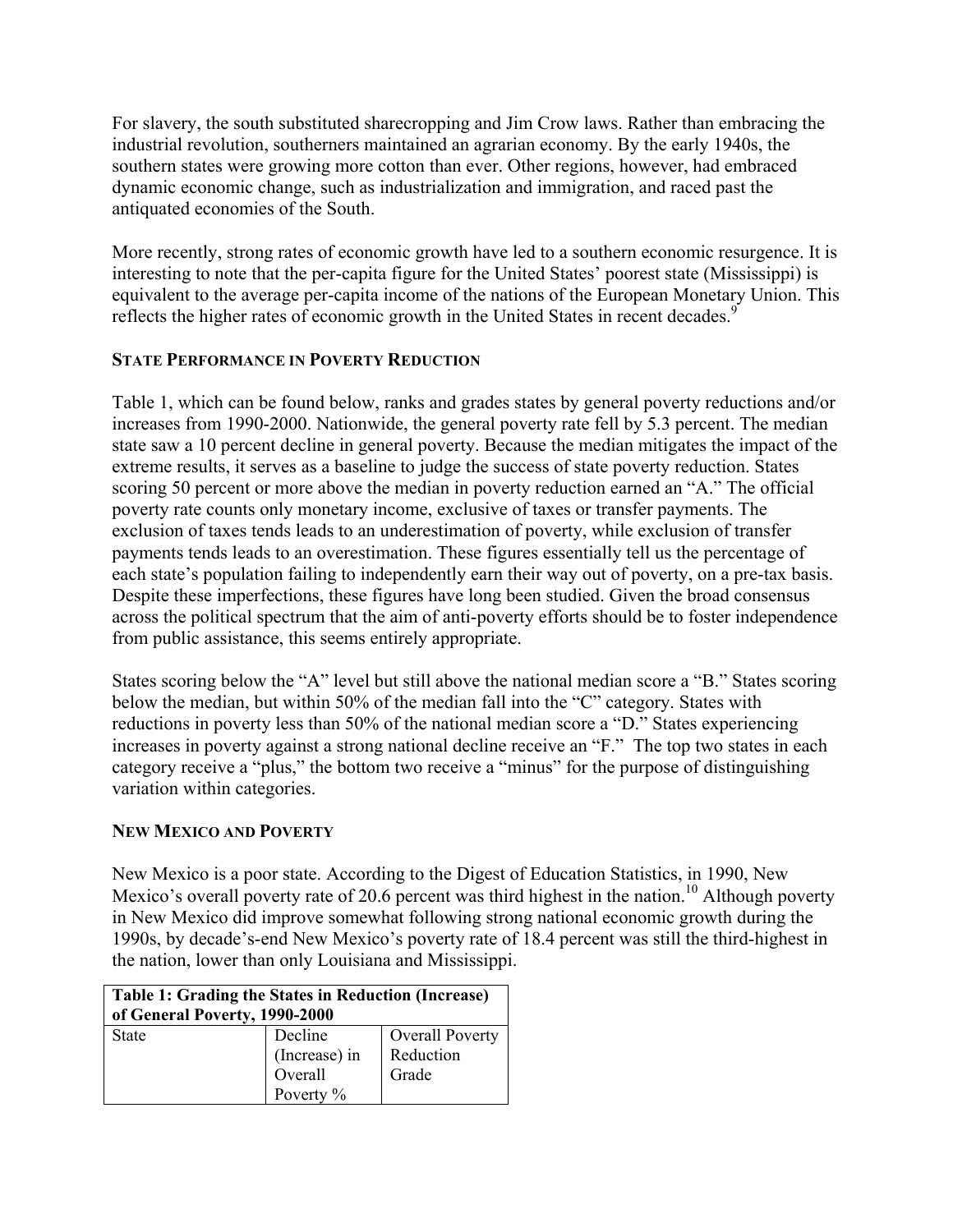| Minnesota                       | $-22.5$ | $A+$           |
|---------------------------------|---------|----------------|
| Mississippi                     | $-21.0$ | $A+$           |
| Iowa                            | $-20.9$ | A              |
| Colorado                        | $-20.5$ | $\overline{A}$ |
| Michigan                        | $-19.8$ | A              |
| Wisconsin                       | $-18.7$ | A              |
| Utah                            | $-17.5$ | A              |
| North Dakota                    | $-17.4$ | $\overline{A}$ |
| Arkansas                        | $-17.3$ | A              |
| South Dakota                    | $-17.0$ | $\overline{A}$ |
| Louisiana                       | $-16.9$ | A              |
| Kentucky                        | $-16.8$ | $A-$           |
| Ohio                            | $-15.2$ | $A-$           |
| Texas                           | $-14.9$ | $B+$           |
| Tennessee                       | $-14.0$ | $B+$           |
| Kansas                          | $-13.9$ | B              |
| Nebraska                        | $-12.6$ | B              |
| Missouri                        | $-12.0$ | B              |
| Alabama                         | $-12.0$ | $\overline{B}$ |
| Oklahoma                        | $-12.0$ | B              |
| Georgia                         | $-11.6$ | B              |
| Arizona                         | $-11.5$ | B              |
| Idaho                           | $-11.3$ | $\overline{B}$ |
| Indiana                         | $-11.2$ | $\overline{B}$ |
| <b>New Mexico</b>               | $-10.7$ | $B-$           |
|                                 |         |                |
| <i>Illinois</i>                 | $-10.1$ | $B-$           |
| Montana                         | $-9.3$  | $C+$           |
|                                 | $-9.1$  | $C+$           |
| West Virginia<br>South Carolina | $-8.4$  | $\mathbf C$    |
| Oregon                          | $-6.5$  | $\overline{C}$ |
| Virginia                        | $-5.9$  | $\overline{C}$ |
| North Carolina                  | $-5.4$  | $C-$           |
| Vermont                         | $-5.1$  | $C-$           |
| Wyoming                         | $-4.2$  | $D+$           |
| Washington                      | $-2.8$  | D              |
| Florida                         | $-1.6$  | D-             |
| Pennsylvania                    | $-0.9$  | D-             |
| Maine                           | 0.9     | $F+$           |
| New Hampshire                   | 1.6     | $F+$           |
| Maryland                        | 2.4     | F              |
| Nevada                          | 2.9     | F              |
| Alaska                          | 4.4     | ${\rm F}$      |
| Massachusetts                   | 4.5     | F              |
| Delaware                        | 5.7     | ${\bf F}$      |
| New Jersey                      | 11.8    | ${\bf F}$      |
| New York                        | 12.3    | F              |
| California                      | 13.6    | F              |
| Connecticut                     | 16.2    | F              |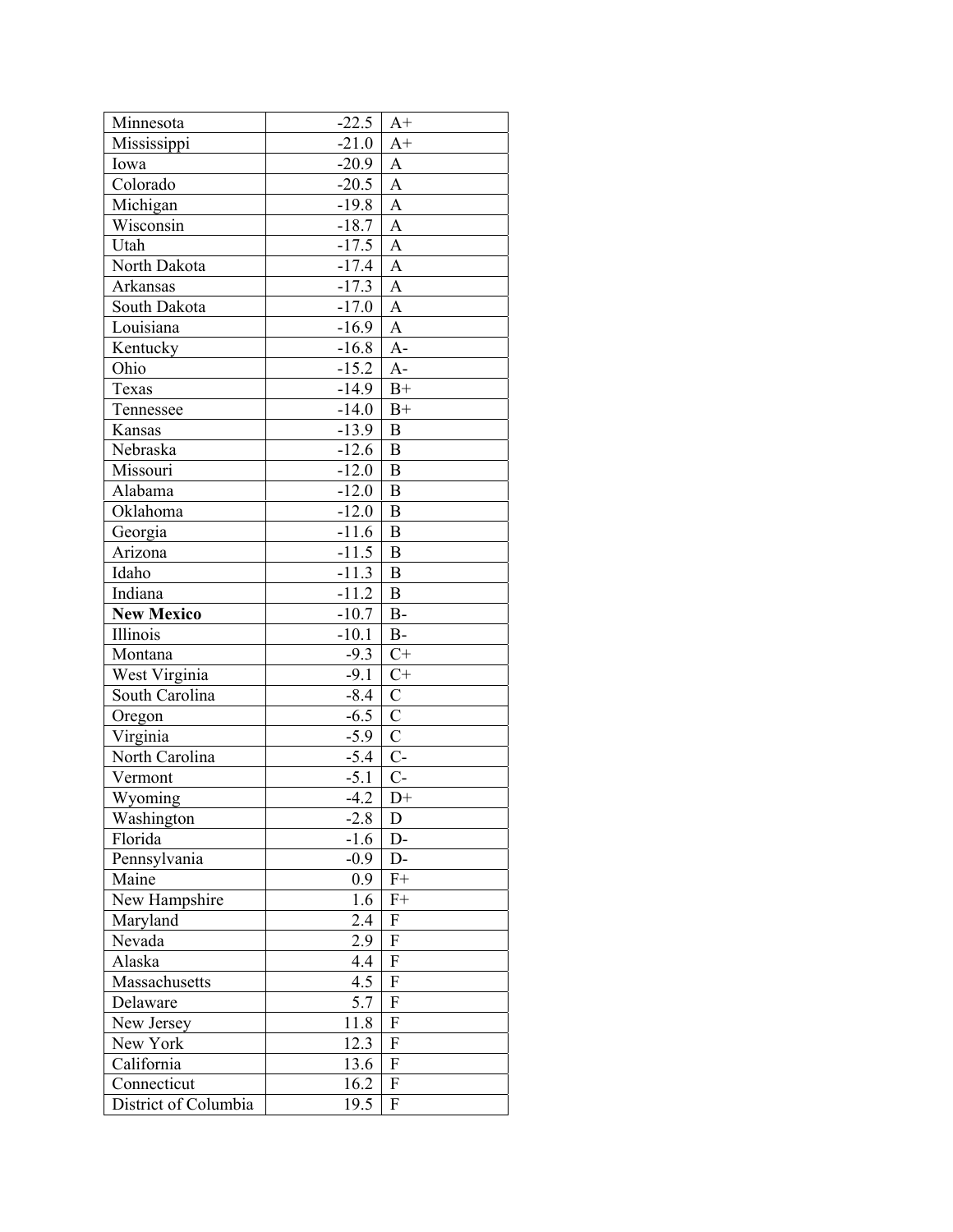| Rhode Island | 24.0 | н. |
|--------------|------|----|
| Hawaii       | 28.9 | F- |

**Source: Author calculations from Digest of Education Statistics, 2004, http://nces.ed.gov/programs/digest/d04/tables/dt04\_020.asp** 

States vary widely in poverty reduction success, from Minnesota and Mississippi at the top- each with more than four times the national average in poverty reduction, to Rhode Island and Hawaii in the F- category with very large increases in the poverty rate. The difference between the best and worst experience is over a 50 percent difference in a single decade (Minnesota's 22.5 percent decline compared with Hawaii's 28.9 percent increase.)

Despite New Mexico's having begun from a much higher rate of poverty than most other states in 1990, New Mexico's score of B- is only good for  $25<sup>th</sup>$ -highest in the nation. So, while poverty did fall in New Mexico, the 1990s can be considered a missed opportunity to enact real free market reforms that will genuinely improve the lives of New Mexicans both above and below the poverty line.

Table 2 uses the same methodology to grade states with regards to childhood poverty reduction. Again, there is more than a 50 percent difference the top ranked state (Colorado) and the lowest (Rhode Island). The median state experienced a 10 percent decline in childhood poverty. The rankings again assign those states 50% larger than this median score an A. Those states with decreases between 50% larger than the median and the median score a B. Those states below the median to 50% below the median score a C. Those below this standard but still having some decline score a D, and those experiencing an increase in childhood poverty against a strong national decline receive an F.

| <b>Table 2: Childhood Poverty Rates of Reduction</b> |                      |                |  |
|------------------------------------------------------|----------------------|----------------|--|
| (Increase) 1990-2000.                                |                      |                |  |
|                                                      | Decline              | Childhood      |  |
|                                                      | (Increase) in        | Poverty        |  |
|                                                      | Childhood            | Reduction      |  |
|                                                      | <b>Poverty Rates</b> | Grades         |  |
|                                                      | $(\%)$               |                |  |
| Colorado                                             | $-26.9$              | $A+$           |  |
| Iowa                                                 | $-25.0$              | $A+$           |  |
| Wisconsin                                            | $-24.9$              | A              |  |
| Minnesota                                            | $-24.1$              | A              |  |
| Michigan                                             | $-24.1$              | A              |  |
| North Dakota                                         | $-22.9$              | A              |  |
| Ohio                                                 | $-20.6$              | A              |  |
| Mississippi                                          | $-20.2$              | A              |  |
| Kansas                                               | $-19.0$              | A              |  |
| Utah                                                 | $-18.1$              | A              |  |
| South Dakota                                         | $-17.5$              | A              |  |
| Texas                                                | $-17.3$              | A              |  |
| Indiana                                              | $-17.0$              | $\overline{A}$ |  |
| Louisiana                                            | $-16.7$              | A              |  |
| Kentucky                                             | $-16.6$              | $\overline{A}$ |  |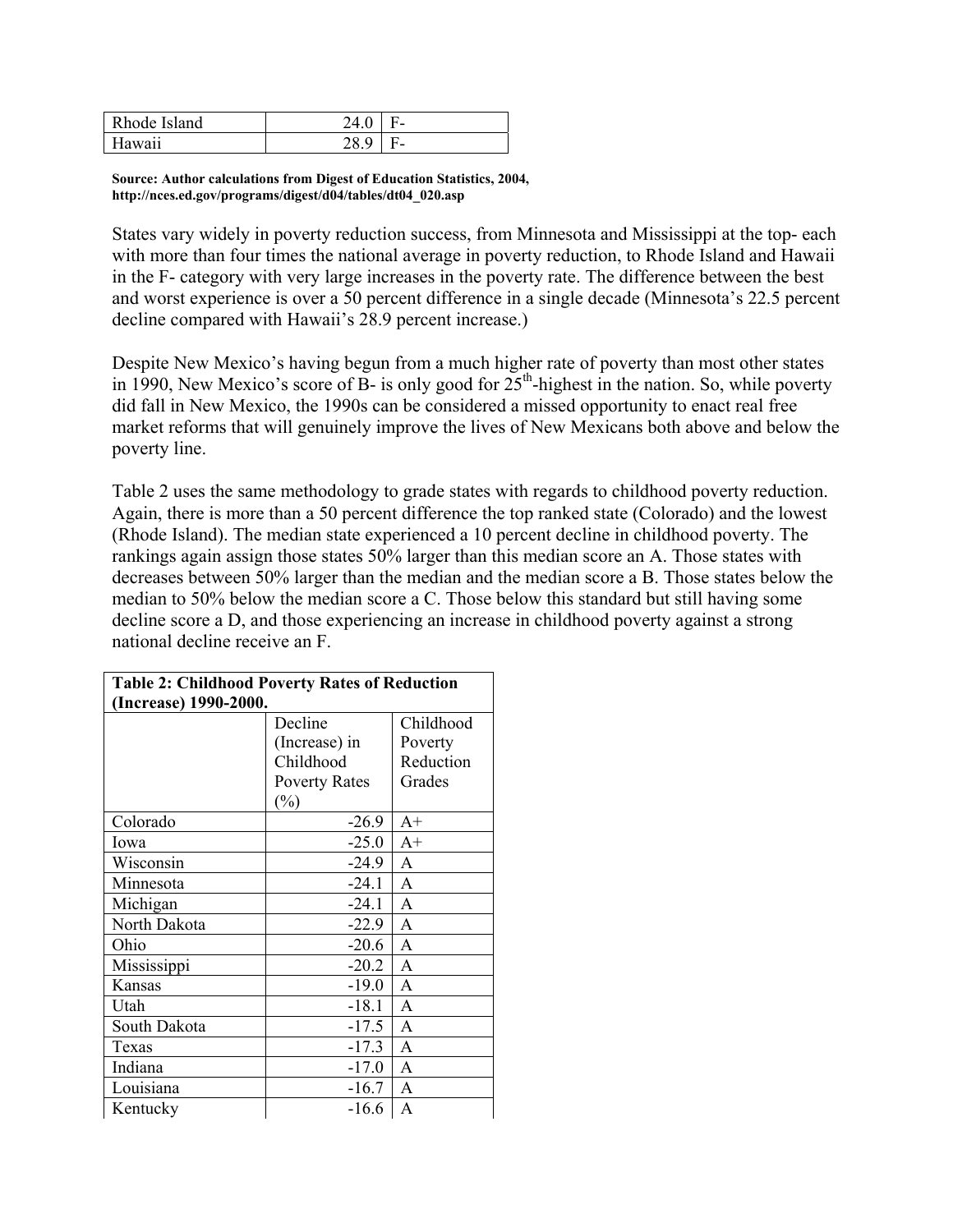| Illinois             | $-16.0$           | A                         |
|----------------------|-------------------|---------------------------|
| <b>Arkansas</b>      | $-15.4$           | $A-$                      |
| Tennessee            | $-15.1$           | $A-$                      |
| Georgia              | $-14.5$           | $B+$                      |
| Alabama              | $-12.5$           | $B+$                      |
| Idaho                | $-12.5$           | $\boldsymbol{B}$          |
| Arizona              | $-12.1$           | $\overline{B}$            |
| Missouri             | $-11.4$           | $\overline{B}$            |
| Oklahoma             | $-11.0$           | $\overline{B}$            |
| South Carolina       | $-10.5$           | $B -$                     |
| <b>New Mexico</b>    | $-10.4$           | $B-$                      |
| Virginia             | $-8.1$            | $C^+$                     |
| Nebraska             | $-7.4$            | $C+$                      |
| Vermont              | $-7.3$            | $\mathcal{C}$             |
| North Carolina       | $-6.9$            | $\overline{C}$            |
| Maryland             | $-6.8$            | $\overline{C}$            |
| Montana              | $-6.8$            | $\overline{C}$            |
| Massachusetts        | $-6.7$            | $\overline{C}$            |
| Pennsylvania         | $-6.0$            | $\overline{C}$            |
| Florida              | $-5.2$            | $\overline{C}$            |
| West Virginia        | $-4.7$            | $D+$                      |
| Washington           | $-4.5$            | $D+$                      |
| Oregon               | $-4.2$            | D                         |
| Connecticut          | $-2.3$            | $\overline{D}$            |
| Maine                | $-2.2$            | $\mathbf D$               |
| New Jersey           | $-2.0$            | D                         |
| Wyoming              | $-0.6$            | $D-$                      |
| Delaware             | $-0.5$            | $D-$                      |
| New Hampshire        | 5.2               | $F+$                      |
| Nevada               | 5.4               | $F+$                      |
| New York             | 5.5               | F                         |
| Alaska               | $\overline{7}.1$  | $\overline{F}$            |
| California           | $\overline{7.4}$  | $\boldsymbol{\mathrm{F}}$ |
| Hawaii               | $\overline{22.5}$ | $\overline{F}$            |
| District of Columbia | 26.0              | $F-$                      |
| Rhode Island         | 26.6              | $F -$                     |

**Source: Author calculations from Digest of Education Statistics, 2004. Data available online at http://nces.ed.gov/programs/digest/d04/tables/dt04\_020.asp** 

Again, despite our state's 26.3% childhood poverty rate at the start of the 1990s, New Mexico actually lagged slightly in reducing childhood poverty during the 1990s, finishing  $26<sup>th</sup>$  out of 50 states. Perhaps unsurprisingly, Colorado – a state that implemented strict limits on government spending growth starting in 1993 – led the nation in childhood poverty reduction during the  $1990s^{11}$ .

## **TESTING THE THEORIES: GOVERNMENT VERSUS FREE MARKETS IN POVERTY REDUCTION**

Fighting poverty is a major justification for state spending. However, does state government spending actually reduce poverty? Figure 2 indicates that big spending governments did a poor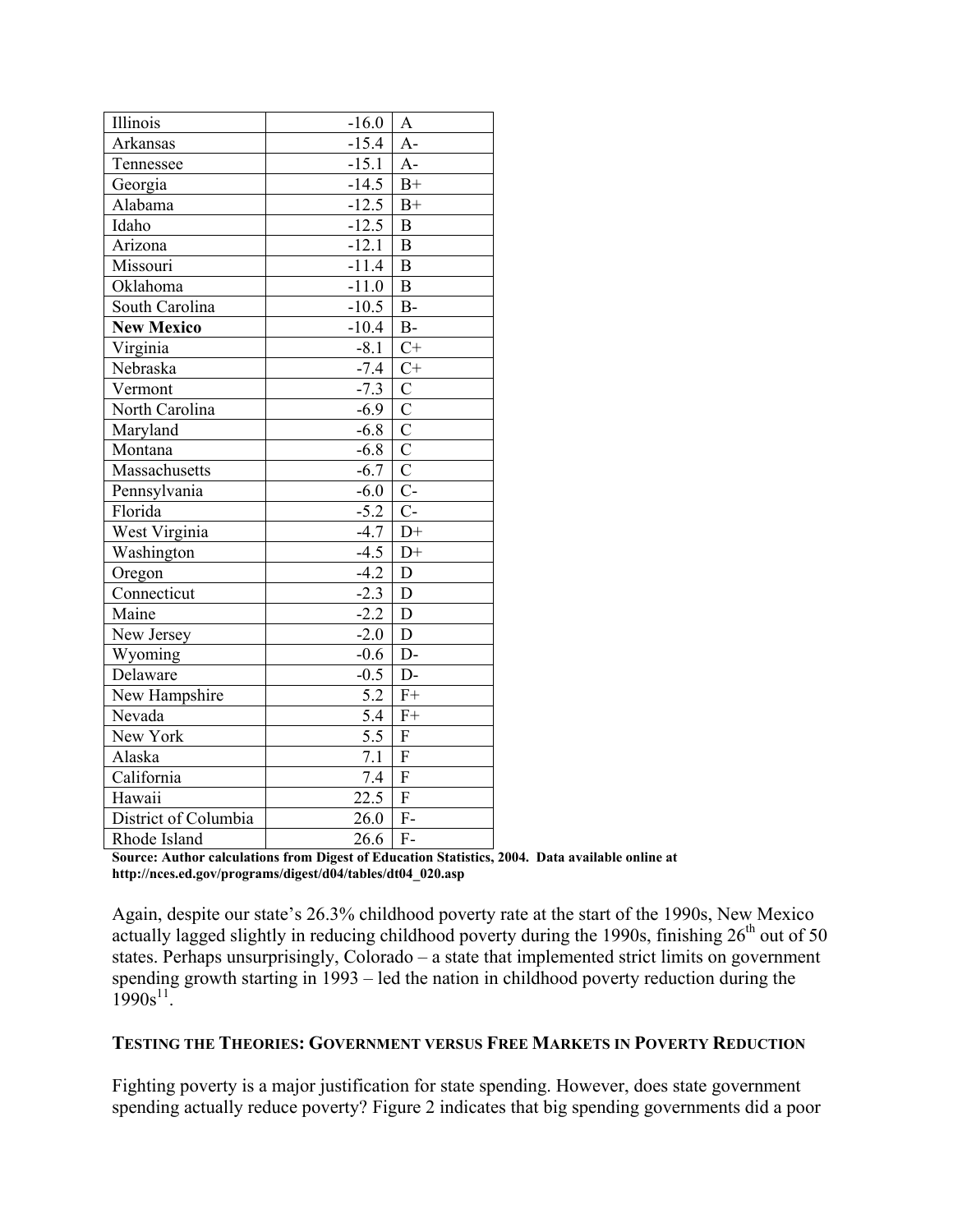job of reducing poverty during the 1990-2000 period. The figure compares average poverty rates in the 10 states spending the most money per capita at the end of the decade (Alaska, Connecticut, Delaware, Hawaii, Massachusetts, New Mexico, New York, Rhode Island, Vermont, and Wyoming) to the ten states spending the least per capita (Arizona, Florida, Georgia, Indiana, Missouri, Nevada, New Hampshire, Oklahoma, Tennessee, and Texas).<sup>12</sup>



**Source: Author calculations from Digest of Education Statistics, 2004, http://nces.ed.gov/programs/digest/d04/tables/dt04\_020.asp** 

Although there are doubtlessly some who benefit from high state government spending, the poor do not seem to be among them.13 The 10 states with the lowest per-capita spending enjoyed a sizeable reduction in overall poverty rates. On the other hand, the top 10 big spenders not only failed to reduce poverty rates, they actually suffered an *increase* in poverty rates of 7.6 percent.

Often, advocates justify high government spending on behalf of children. In New Mexico, for example, New Mexico Voices for Children implicitly imbeds this theory directly into the name of their organization. Voices for Children opposes cuts in New Mexico taxes and favors increased state spending as a part of its stated mission to promote "the well being of all of New Mexico's families and children."<sup>14</sup>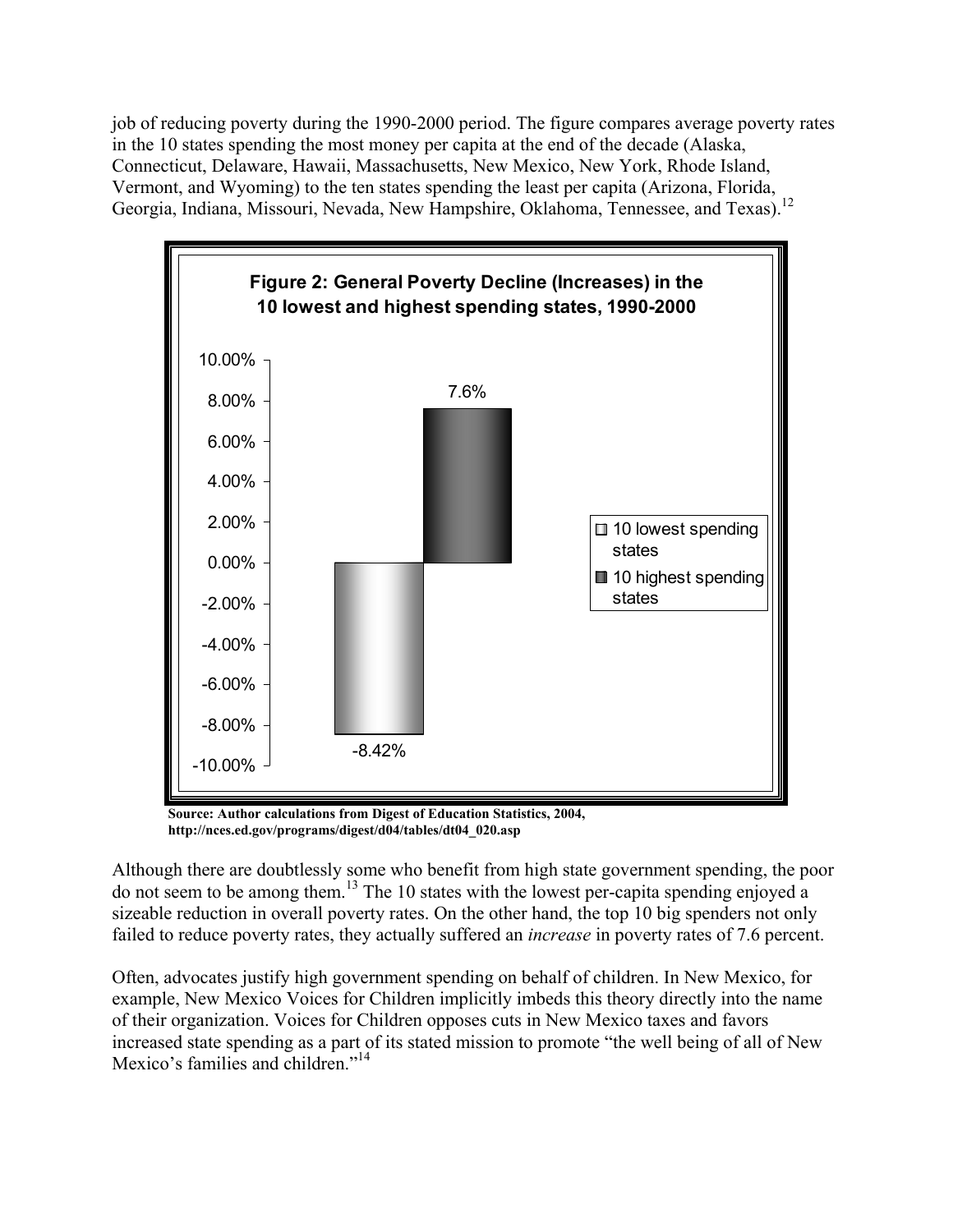It is hard to imagine anyone disagreeing with the goal of promoting the well-being of children and families. The advocated means to achieving the goal, however, seem quite suspect. Figure 3 examines childhood poverty rates between states for the 1990-2000 period, again comparing the 10 highest spending states to the 10 lowest spending states.



**Source: Author calculations from Digest of Education Statistics, 2004, http://nces.ed.gov/programs/digest/d04/tables/dt04\_020.asp** 

As Figure 3 demonstrates, low spending states experienced substantial declines in childhood poverty rates. Meanwhile, the highest spending states suffered an actual *increase* in childhood poverty. During this period, the average state saw childhood poverty decline by 8.4 percent, but in the 10 highest spending states, childhood poverty increased by 3.4 percent.

Does it follow then that state government spending directly causes poverty? Not necessarily. Government spending ultimately derives from taxes. The American federal system presents a variety of choices for individuals and businesses in terms of where they wish to live and do business. States with relatively high tax rates suffer greatly from the process of internal emigration. People and businesses leave high tax states for low tax states. Such movements respectively damage and reward state economies according to their fiscal and regulatory choices.15 Apparently, high taxes inflict more harm than spending does good for the poor.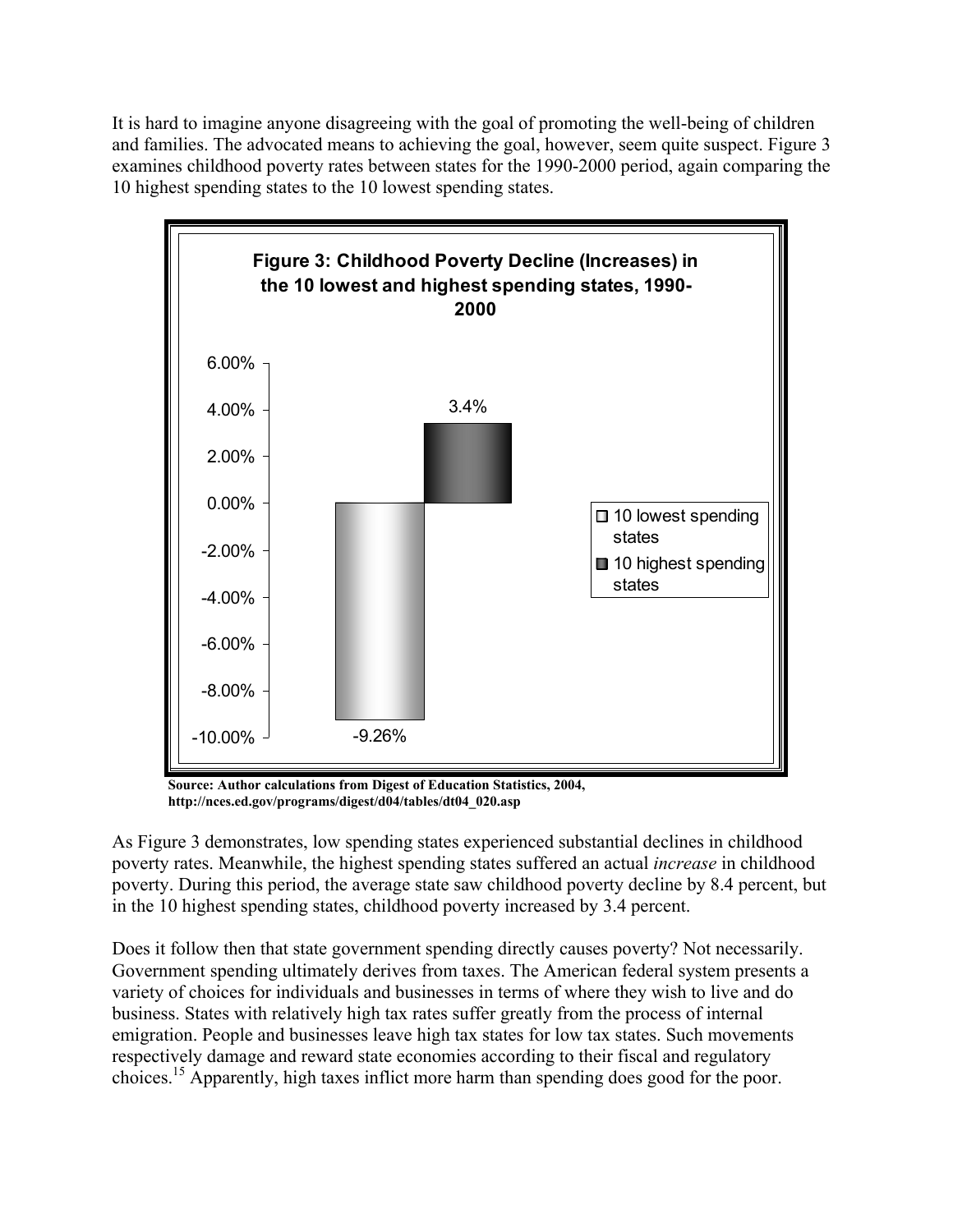## **TAX RATES AND POVERTY**

The data show that big spending states were very ineffective at reducing poverty rates. If classical liberals are correct that lower taxes will result in higher economic growth and thus in lower rates of poverty, we should be able to find evidence of this in state economic statistics. Figure 4 below presents data from the U.S. Census Bureau on state poverty rate reductions between 1990 and 2000. Figure 4 compares the relative performance in poverty reduction between the 10 states with the lowest and highest overall tax burdens in 2000. Alabama, Arkansas, Oklahoma, Louisiana, Mississippi, Montana, South Carolina, South Dakota, Tennessee and West Virginia were the least-heavily taxed per capita. Residents of Alaska, California, Connecticut, Hawaii, Maryland, Massachusetts, Minnesota, New Jersey, New York, and Wisconsin faced the heaviest burdens.<sup>16</sup>



**Source: Author calculations from Digest of Education Statistics, 2004, http://nces.ed.gov/programs/digest/d04/tables/dt04\_020.asp** 

The low-tax states saw a decline in poverty rates more than 9 percent while poverty rates actually increased in the high tax states by approximately 2 percent.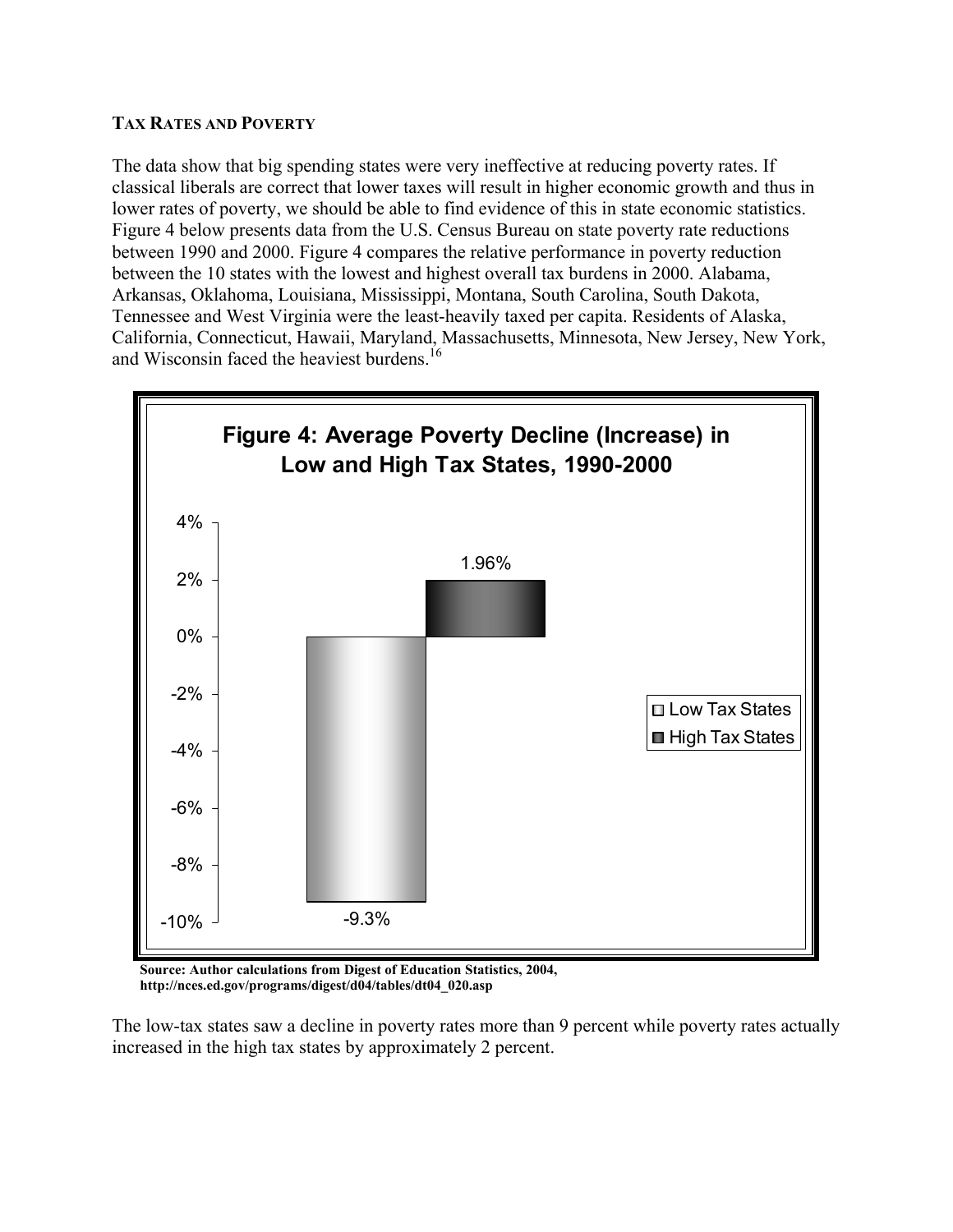Figure 5 demonstrates the childhood poverty rate trends for the same states. Again, the same pattern holds: the high tax states badly under-perform when compared to the average and do much worse in comparison to the low-tax states. **Figure 5: Average Childhood Poverty Decline in** 



**Source: Author calculations from Digest of Education Statistics, 2004, http://nces.ed.gov/programs/digest/d04/tables/dt04\_020.asp** 

Again, low tax states substantially outperformed high tax states in reducing poverty. In fact, the low tax states experienced a reduction in childhood poverty nearly four times larger than the high tax states.

The dramatic declines in poverty in the "small government" states strongly confirm the classical liberal hypothesis: low spending and low taxes promote economic growth, which in turn reduces poverty. These states seem to have succeeded in reducing poverty by allowing the private economy to flourish. We can further test this hypothesis using the growth in real per-capita income. Figure 6 compares the records of the 10 highest spending states to the record of the 10 lowest spending states (the states in question are mentioned earlier in the paper in the discussion of figure 2) in generating real per person income growth during the 1990-2000 period.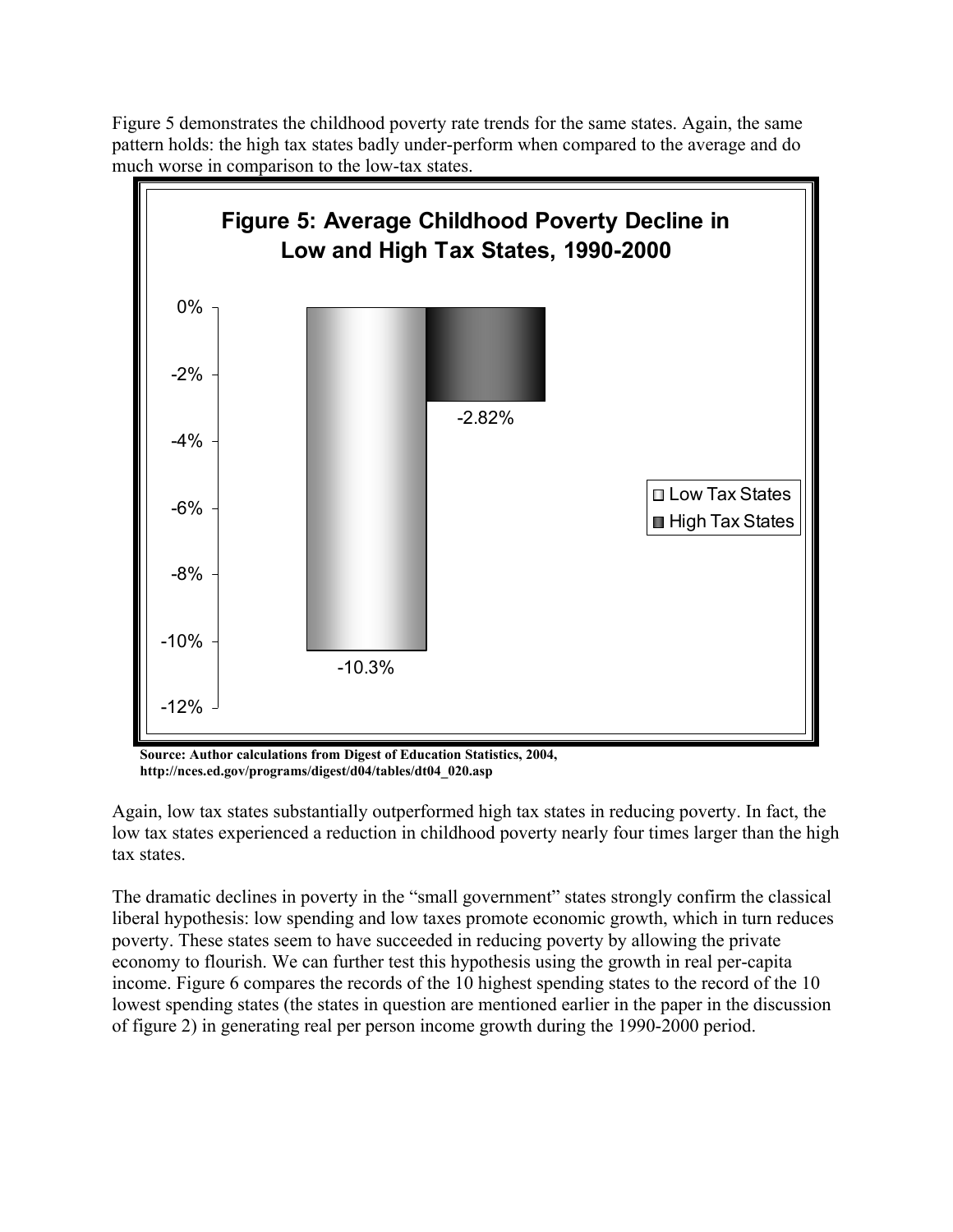

**Source: Author calculations from Digest of Education Statistics, 2004, http://nces.ed.gov/programs/digest/d04/tables/dt04\_020.asp** 

# **ALTERNATIVE EXPLANATIONS: IMMIGRATION AND ECONOMIC CATASTROPHE**

Taxes and business climate alone, of course, do not completely explain trends in poverty or per capita income. A number of factors could influence such trends, and difficult problems vex attempts to statistically model per capita income growth.17 High rates of illegal immigration into states such as Arizona, California, and Texas, for example, could put downward pressure on per capita income figures. Relatively affluent retirees moving out of the Northeast and into states like Florida make an impact. Some states experience the good fortune of having a world-beating firm develop within their state to become a major generator of wealth and employment. Arkansas, headquarters of Wal-Mart, certainly comes to mind.

With regards to immigration, some states with very large increases in the percentage of the population born in a foreign country also experienced large decreases in poverty rates during the 1990s. For example, Arizona and Texas both more than doubled the number of foreign-born residents during the 1990s, but experienced poverty declines well above the national average. Texas gained more than 1.3 million foreign born residents during the 1990s, and respectively scored a B+ and A on the rankings of general and childhood poverty reduction. New York scored an "F" in both categories after gaining fewer than a million foreign born residents.<sup>18</sup>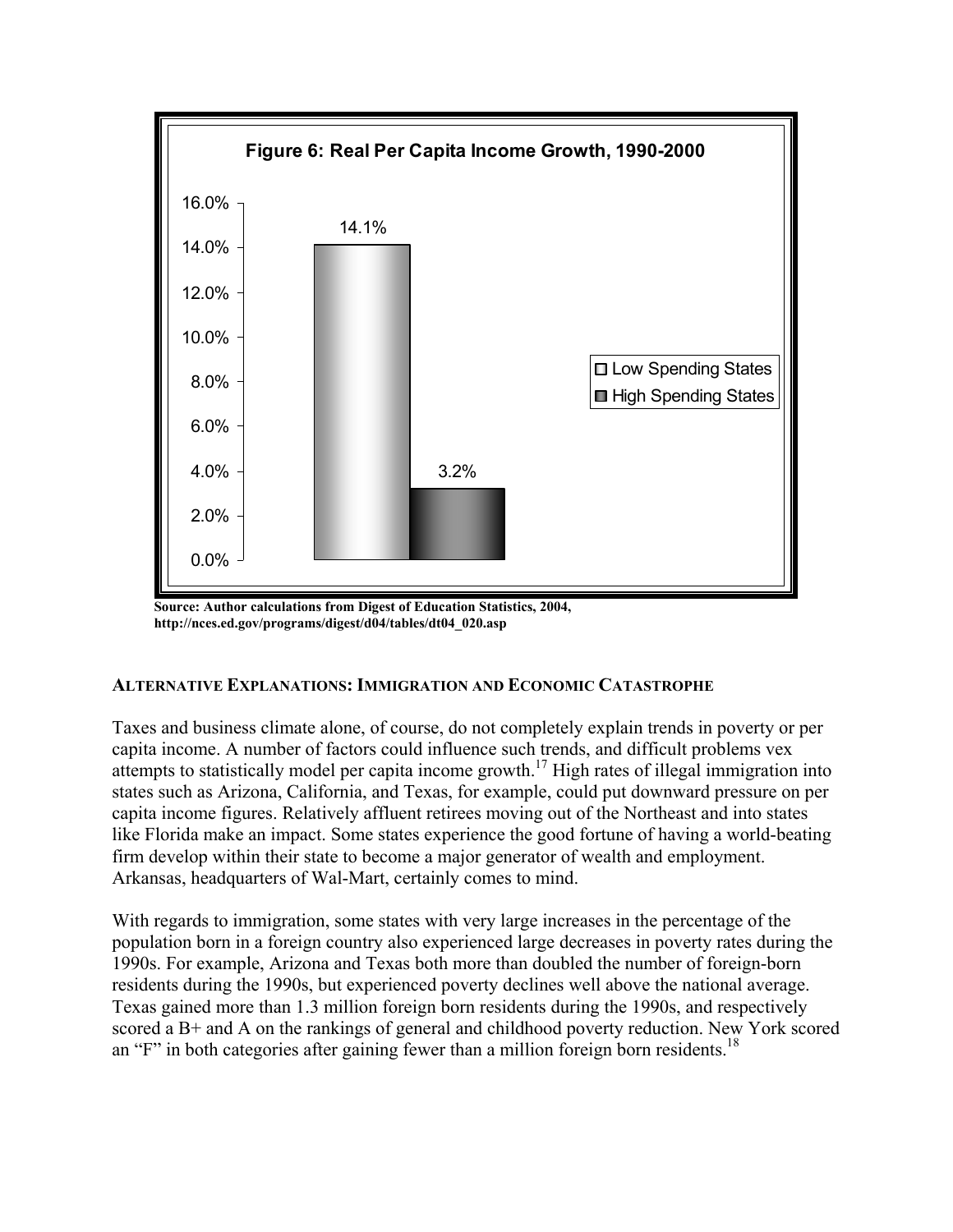Despite the fact that immigrants often come to the United States poor, there is no reason to assume that they will largely stay poor in a vibrant economy. Immigrants, both legal and illegal, often come to the United States in search of economic opportunity. In a healthy state economy producing large numbers of jobs, there is nothing inevitable about even the most penniless immigrant remaining in poverty long. A state with the combination of being a traditional immigration destination and experiencing stagnant economic growth, however, will be almost certain to see their poverty rates rise. Both California and New York fall into this unfortunate category. These states have been gateways for decades as immigrants have accessed social and family networks in each of these states. What changed for the worse in these states during the 1990s was not immigration, but rather the ability of these state economies to economically assimilate immigrants through job creation.

Another possible explanation to explain poverty trends: regression to the mean. States with high levels of poverty in 1990 might have found it much simpler to reduce poverty rates than states with low rates. Twenty-five percent of Mississippians, for example, lived below the poverty line in 1990, while only 6.4 percent of those living in New Hampshire lived in poverty. One could argue that New Hampshire had nowhere to go but up, while Mississippi had nowhere to go but down. Several of the states that were star performers in poverty reduction, however, began the 1990s with poverty rates well below the national average. Colorado, Iowa, Minnesota and Wisconsin, for example, began the decade with poverty rates well below the national average and still experienced dramatic declines. The District of Columbia meanwhile had a poverty rate 29 percent higher than the national average in 1990 but 60 percent higher than the national average in 2000.

Localized economic downturns can also influence state poverty rates. States sometimes experience external shocks, leaving them out of sync with the national economy. Take Hawaii, for example, which scores at the very bottom of the state rankings with a 28.9 percent *increase* in poverty rates during the 1990s. Hawaii faced severe economic difficulties associated with the collapse in the Japanese stock market beginning in 1989. Asian interests had invested heavily in Hawaiian real estate, and the prolonged Japanese recession, coupled with subsequent troubles in other Asian stock markets, put a severe strain on the Hawaiian economy.

These circumstances, however, do not absolve Hawaii of its terrible economic performance. As a high tax, high regulation state, it has failed to adapt quickly to a changed economic environment.<sup>19</sup> Other states have had more success facing similar economic calamities. For example, Texas faced an economic catastrophe in 1986 when the price of oil dropped from \$40 to \$9 a barrel. That same year, Congress removed "passive loss" provisions for real estate investments from the federal tax code in the Tax Reform Act of 1986. Coupled with the collapse in the oil, these changes led to a collapse in the Texas commercial real estate market and, subsequently, a Savings and Loan banking crisis. $20$ 

During the 1970s, the Texas economy swam against the national trend, experiencing strong economic growth fueled by the oil industry and speculative real estate investments. In 1986, the wax on the wings melted. While the national economy grew stronger during the late 1980s, Texas found itself mired in a regional recession, facing the need to reinvent its once high-flying economy to changed circumstances.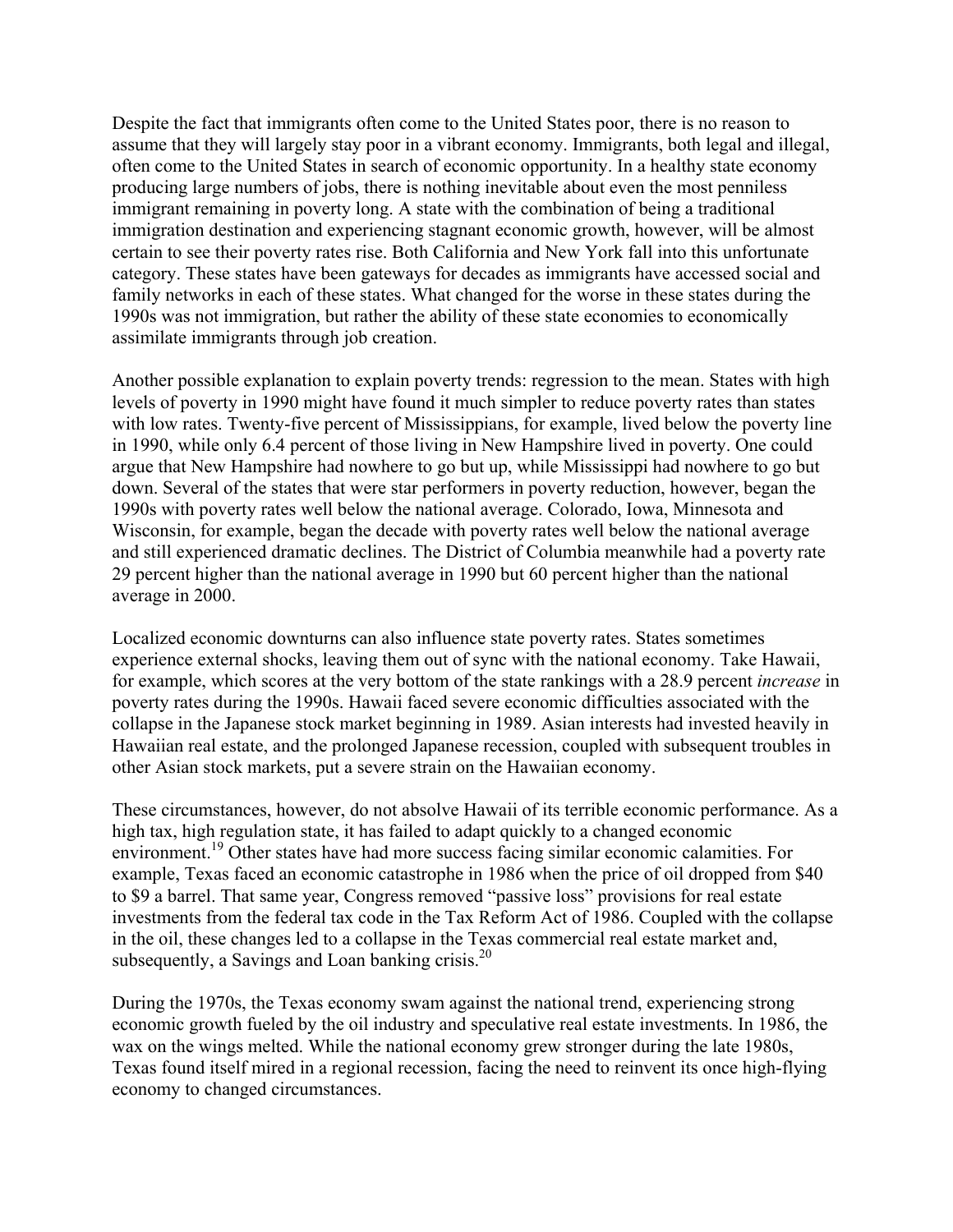The Texas turnaround stands in stark contrast to Hawaii's experience. Market forces went to work as the collapse of the commercial real estate market helped attract major corporate headquarters looking to leave high cost states. Firms formerly associated with the petroleum industry reinvented themselves. High-tech entrepreneurs found a low-cost and business friendly state. Good luck also plays a role. During this period, for instance, a small company in Houston invented the first personal computer clone. Around the same time, a student named Michael Dell mapped out the beginnings of a company that would revolutionize the computer industry from his dorm room in Austin.

While the Texas calamity occurred three years prior to Hawaii's, it is instructive that Texas experienced a 14.9 percent decline in poverty during the 1990s while Hawaii experienced a 28 percent increase. Economic growth represents a mysterious phenomenon, with a wide myriad of possible explanations. Solid fiscal policy, however, can only help, while poor policy can make a bad situation much worse.

# **COLORADO: FISCAL RESTRAINT AND POVERTY DECLINES**

Colorado's fiscal policy helped make its remarkable income progress possible. In 1992, Colorado enacted a Taxpayer's Bill of Rights (TABOR) which limited increases in state government spending to the combined rate of inflation and population growth. Under TABOR, the state rebated excess revenue to Colorado taxpayers.

As a result, Colorado taxpayers have received \$3.2 billion in tax rebates between 1997 and 2002, an average of \$900 per taxpayer. Colorado's economy has been exceptionally strong. Between 1995 and 2000, Colorado ranked first among all states in gross state product growth and second in personal income growth. $^{21}$ 

Ironically, during the 1992 campaign, then-Colorado Gov. Roy Romer bitterly denounced the TABOR proposal, saying that defeating TABOR at the ballot box was the "moral equivalent of defeating the Nazis at the Battle of the Bulge." Governor Romer warned that the Colorado border would have to be posted with signs reading, "Colorado is closed for business."<sup>22</sup>

The trends in poverty rates tell quite a different story, as seen in Figure 11. Colorado made enormous gains, Arizona made solid gains, and California suffered higher rates of poverty. Despite the predictions of doom TABOR opponents offered in 1992, Colorado's economy enjoyed a golden era of income growth and poverty reduction.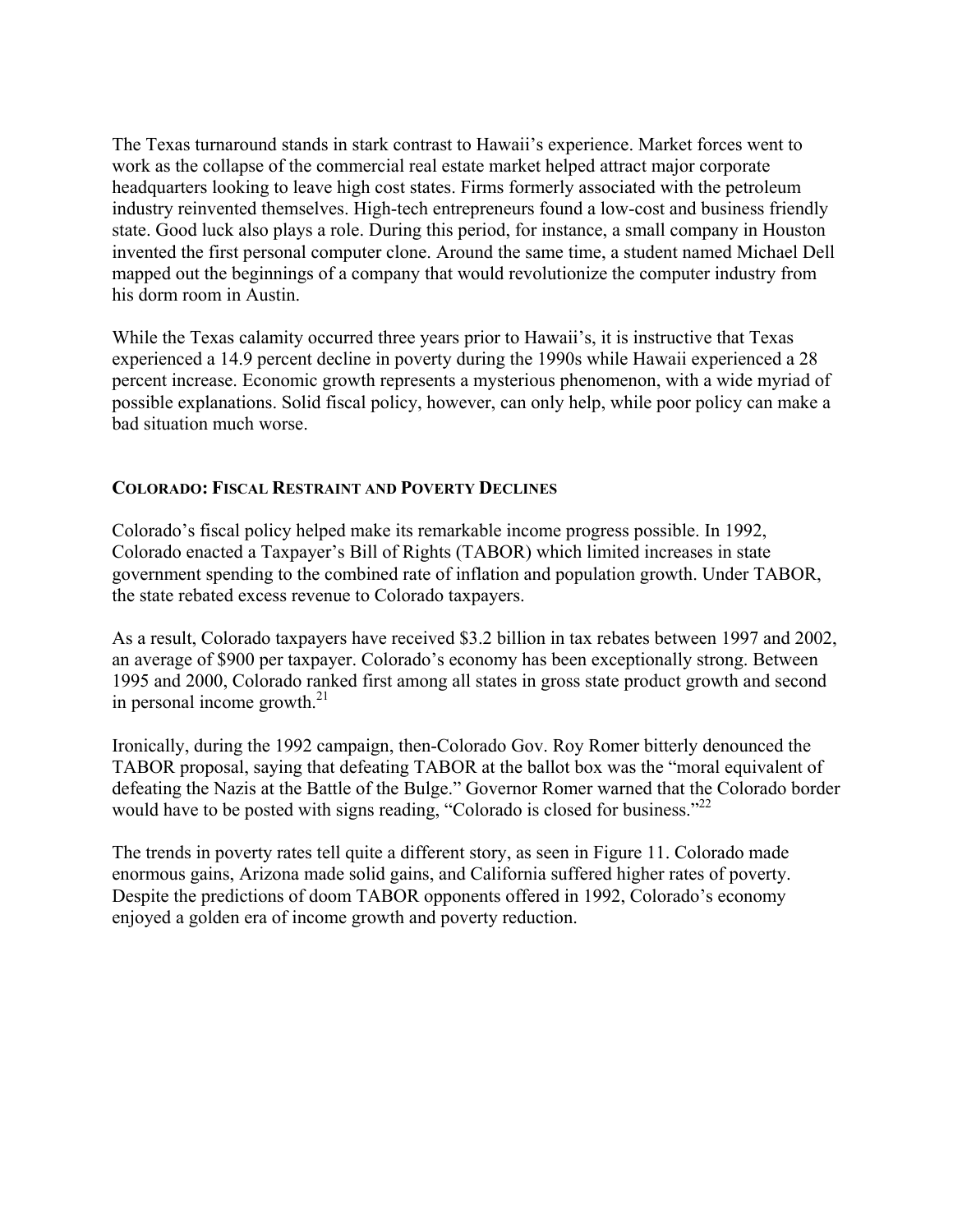

# **CONCLUSION: THE MORAL CASE FOR SMALL GOVERNMENT IN NEW MEXICO**

In the fight against poverty, it is clear that less is more. We cannot know all the reasons that high tax/spending states proved so inept at reducing poverty during the 1990s. Some broad explanations, however, should be considered.

First, the failure of many government programs to reduce poverty should instill policymakers with a sense of humility. The causes of poverty have proven to be complex and the ability of government programs to affect them limited.

Second, despite the apparent complexity of poverty to government agencies, economic growth has proven to be an effective tonic in reducing poverty. Private sector growth possesses much greater power in the fight against poverty than do government programs. Government spending beyond what is necessary to ensure law, order and property rights, provides limited economic returns.

Although advocates justify high taxes for the sake of the poor and children, the truth of the matter is that taking money out of the private sector slows job creation and income growth. The economy creates fewer private sector employment opportunities, meaning less competition for labor, both skilled and unskilled. Ultimately, it will be the most vulnerable hurt by this process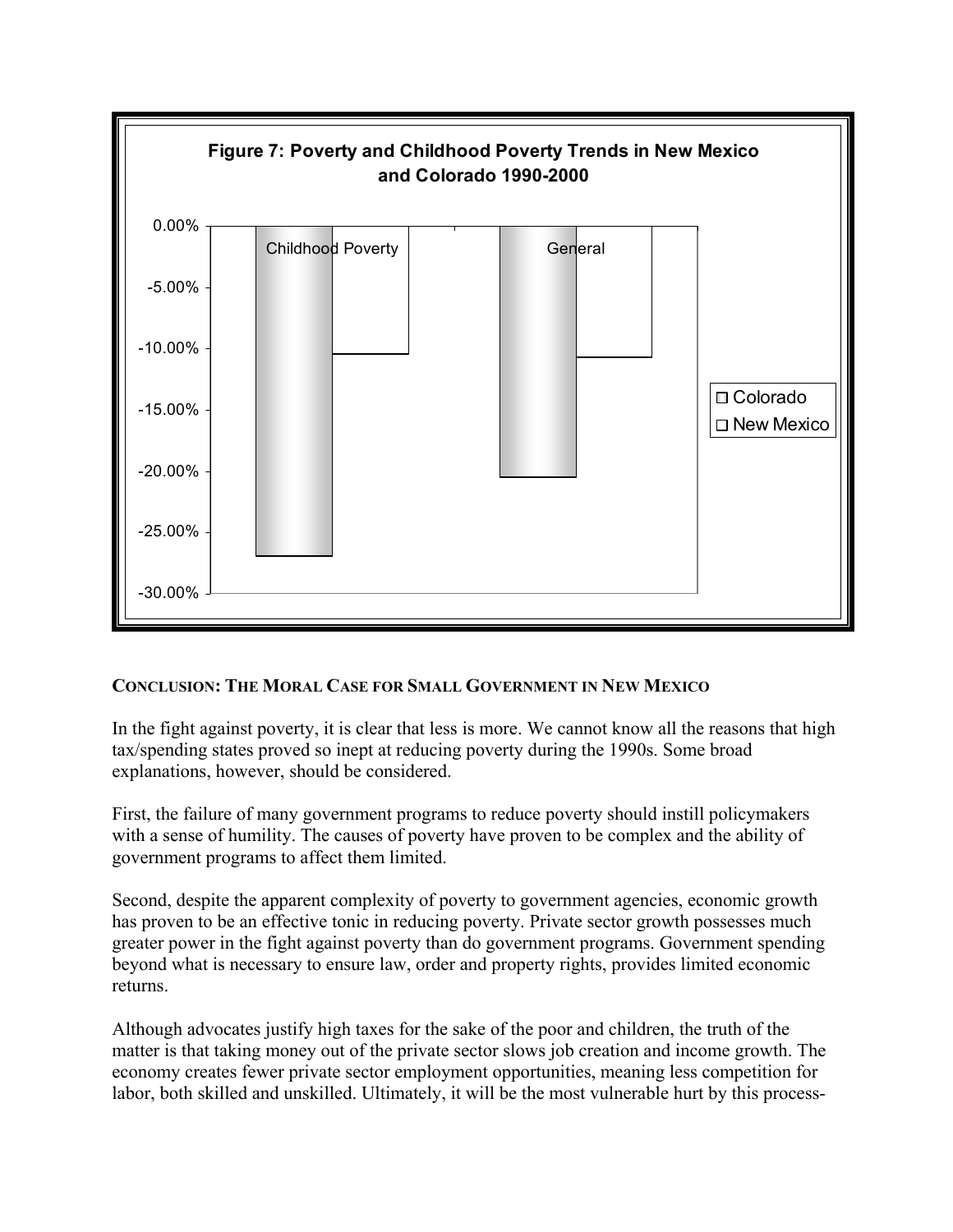those looking for the first rung on the economic ladder. The best anti-poverty program is a fourletter word: jobs. Taxes and regulation destroy them.

Also, the Robin Hood mythology of state as anti-poverty crusader requires serious reexamination. Economists term the pursuit of government subsidy, whether through direct government appropriation or through the tax code, as "rent seeking." Rent seeking represents an alternative way to seek riches. Justifying a subsidy to a handful of politicians, rather than producing something for which people will voluntarily hand over their money, can grant enormous fortunes.

Accordingly, we should not be surprised that the poor suffered in high spending states. Wealthy interests possess enormous advantages over the poor in the process of rent seeking. The poor vote, participate in civic organizations, make campaign contributions, and hire lobbyists at very low rates. The wealthy pursue all of these activities at much higher rates. Progressives implicitly assume that government spending will help the poor as if a non-political board of altruists set fiscal policy.

The reality is quite different. Politicians set fiscal policy in an entirely political context. Rather than a Federal Reserve peopled by figurative Mother Theresas, politicians often need to repay those special interests who helped elect them in the first place. High tax and spending states dole out a great deal of "rent" but we should not be shocked to find that it is the powerful, not the powerless, who benefit. In the real world, Robin Hood often takes from the poor and gives to the rich.

The poor may not be a strong lobbying force, but the same cannot be said for public employees. Government employees have become a major political force in lobbying for bigger government. Teacher unions, for example, constantly lobby and engage in electioneering for the purpose of increasing public school spending, while parents and taxpayers do so only on a much smaller scale, if at all. It should be no surprise then that welfare programs – even those designed at the state level – are not necessarily created with the poor in mind. Perverse incentives and programmatic inefficiencies often result.

New Mexicans interested in reducing poverty should seek to emulate Colorado. We should reduce taxes and limit the growth of spending, preferably by amending the Constitution to limit taxes and spending growth. New Mexico has cut its personal income tax and capital gains taxes in recent years. These cuts were important steps in the right direction, but there is much work to be done. Gross receipts tax rates continue to creep upward and income tax rates are still high relative to the rest of the region.

Limiting state spending increases to a combination of the inflation and population growth rates, and returning surplus amounts to the taxpayers would be an excellent way to increase future income growth. High taxes and wasteful spending destroy wealth and hurt the poor. New Mexico should follow Colorado's example by taking the low-tax path to economic prosperity for all its citizens.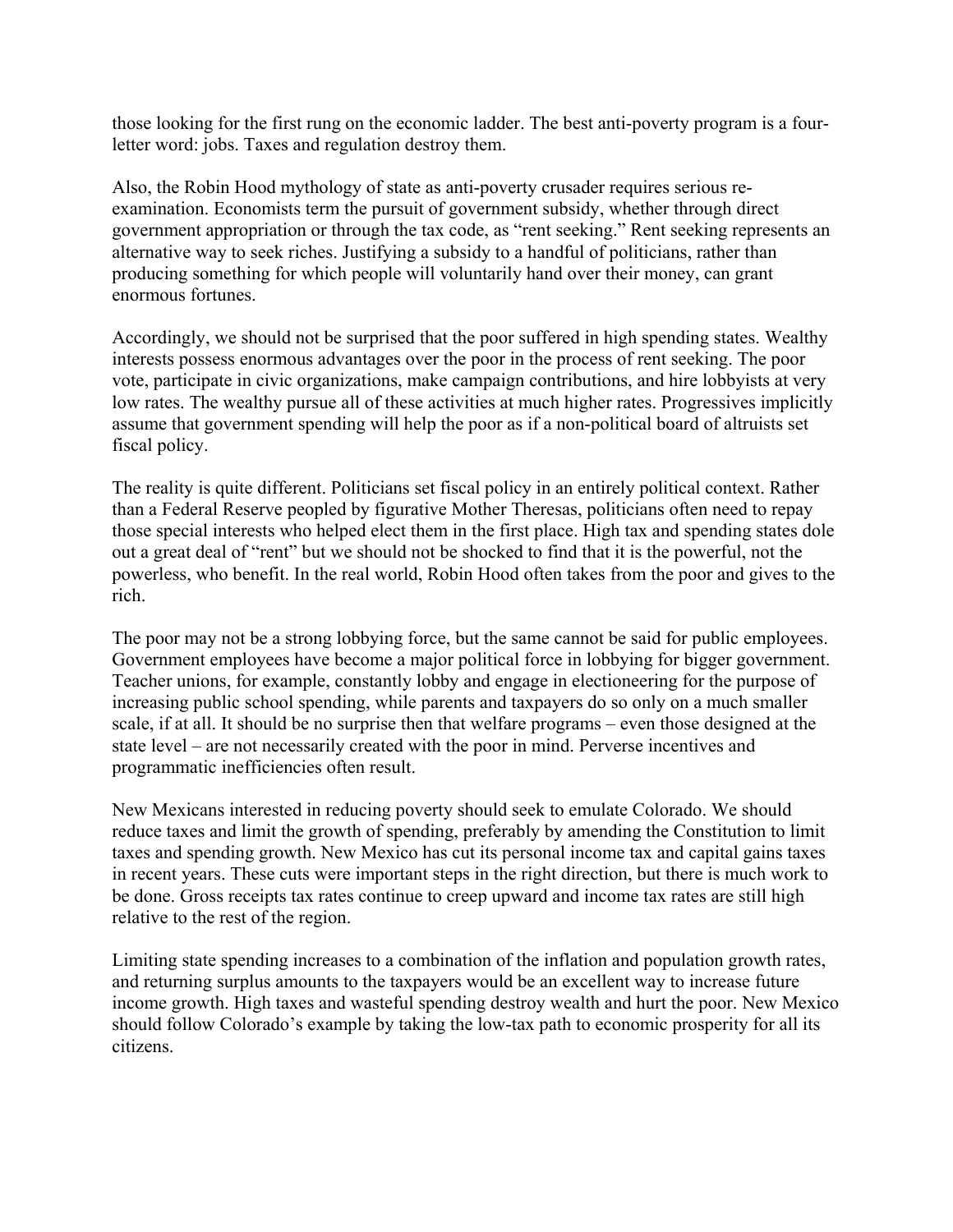## Appendix A: State Poverty Profiles, 1990-2000

Arizona: Arizona experienced above average reductions in both childhood and general poverty during the 1990s. The percentage of Arizona residents living in poverty declined 11.5 percent, while childhood poverty dropped by 12.1 percent.

California: California experienced large and disappointing increases in both general and childhood poverty rates during the 1990s against a national trend of improvement. With a 13.6 percent increase in general poverty and a 7.4 percent increase in childhood poverty, California was one of the few states to earn an "F" grade in both categories.

Colorado: Colorado reduced poverty more than any other state during the 1990s, with a 20.5 percent reduction in general poverty and an astounding 26.8 percent decline in childhood poverty rates. Colorado was the only state operating under an effective restraint on state spending during the 1990s: the Taxpayer Bill of Rights (TABOR).

District of Columbia: The District experienced high increases in poverty rates during the 1990s despite strong progress nationally. General poverty increased by almost 20 percent and childhood poverty increased by 26 percent.

Hawaii: Hawaii experienced a disastrous decade during the 1990s, as general poverty rates increased by 28.9 percent and childhood poverty increased by 22.5 percent. Hawaii experienced an economic setback with the collapse of Asian investment, but failed to quickly adapt to a changed economic environment.

Mississippi: Mississippi began the 1990s as the poorest state in the nation with 25 percent of residents below the poverty line. A strong decade of economic growth, however, reduced both general and childhood poverty rates by more than 20 percent. Another decade like the 1990s (by no means guaranteed) would allow Mississippi to overtake California, with a smaller percentage of people living below poverty.

New Mexico: As pointed out in the paper, New Mexico is among the poorest states in the nation. Unfortunately, while the only two more impoverished states (Mississippi and Louisiana) received "A" ratings for poverty reduction during the 1990s, New Mexico received grades of "B minus." Simply put, New Mexico, despite the spending restraint of the Johnson years (1994- 2002), pro-growth policies were not implemented.

Texas: The Lone Star State recovered nicely from economic catastrophe in 1986 (collapse in the price of oil, collapse of the real estate market, Savings and Loan crisis) to experience large reductions in poverty rates while creating enough jobs to absorb a large increase in the number of foreign-born residents.

Wisconsin: Despite relatively high taxes during the 1990s, Wisconsin experienced strong drops in poverty rates. Wisconsin, under the leadership of Gov. Tommy Thompson, led the nation in the area of welfare reform beginning in the late 1980s, foreshadowing what became a national trend towards welfare reform.